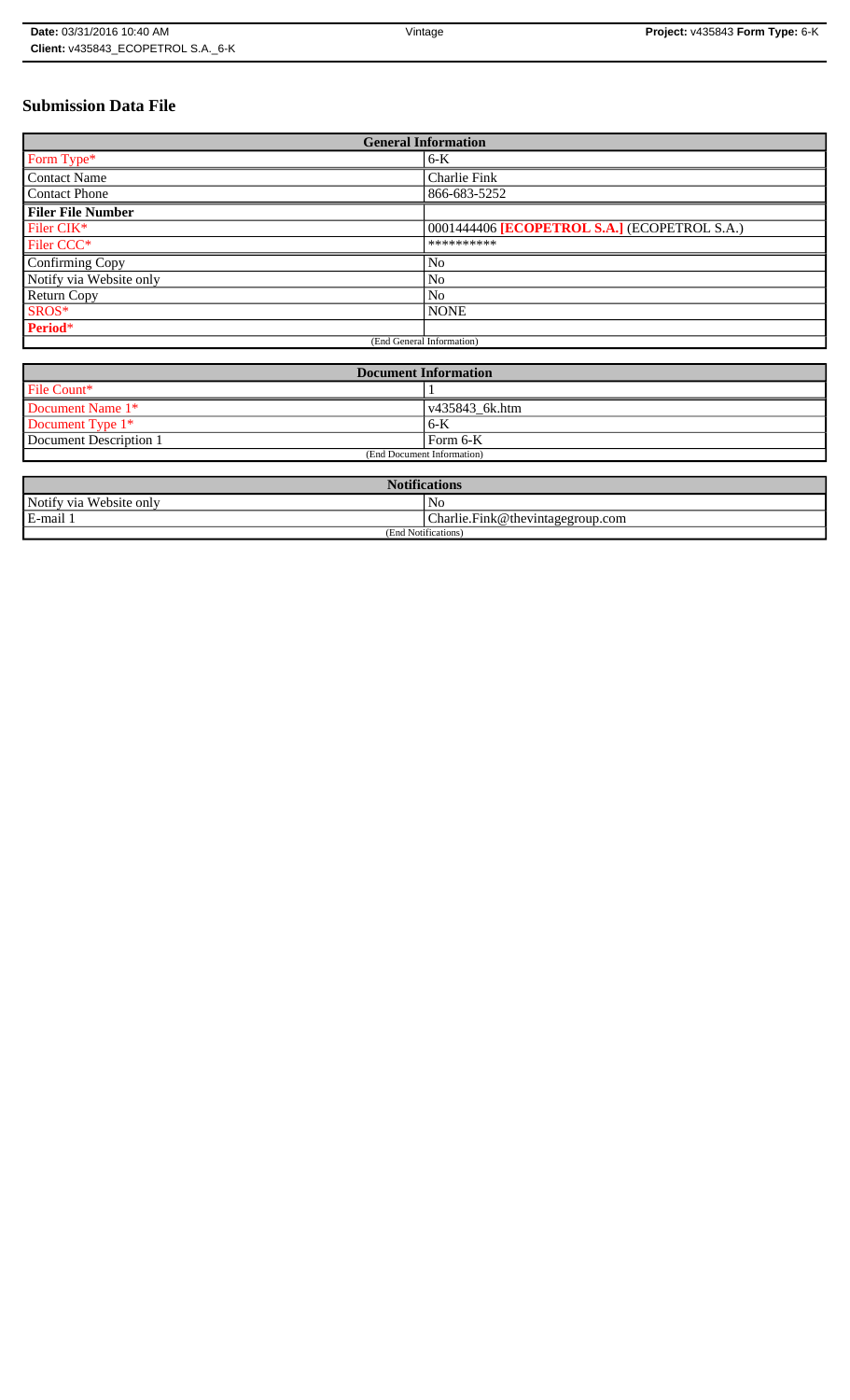### **UNITED STATES SECURITIES AND EXCHANGE COMMISSION Washington, D.C. 20549**

# **FORM 6-K**

### **REPORT OF FOREIGN PRIVATE ISSUER PURSUANT TO RULE 13a-16 OR 15d-16 UNDER THE SECURITIES EXCHANGE ACT OF 1934**

For the month of March, 2016 Commission File Number 001-34175

ECOPETROL S.A.

(Exact name of registrant as specified in its charter)

N.A.

(Translation of registrant's name into English)

COLOMBIA

(Jurisdiction of incorporation or organization)

Carrera 13 No. 36 – 24

BOGOTA D.C. – COLOMBIA (Address of principal executive offices)

Indicate by check mark whether the registrant files or will file annual reports under cover of Form 20-F or Form 40-F.

Form 20-F  $\boxtimes$  Form 40-F  $\Box$ 

Indicate by check mark if the registrant is submitting the Form 6-K in paper as permitted by Regulation S-T Rule 101(b)(1)

 $Yes \Box$  No  $\boxtimes$ 

Indicate by check mark if the registrant is submitting the Form 6-K in paper as permitted by Regulation S-T Rule 101(b)(7)

 $Yes \Box$  No  $\boxtimes$ 

Indicate by check mark whether the registrant by furnishing the information contained in this form is also thereby furnishing the information to the Commission pursuant to Rule 12g3-2(b) under the Securities Exchange Act of 1934.

 $Yes \Box$  No  $\boxtimes$ 

If "Yes" is marked, indicate below the file number assigned to the registrant in connection with Rule 12g3-2(b): 82-  $N/A$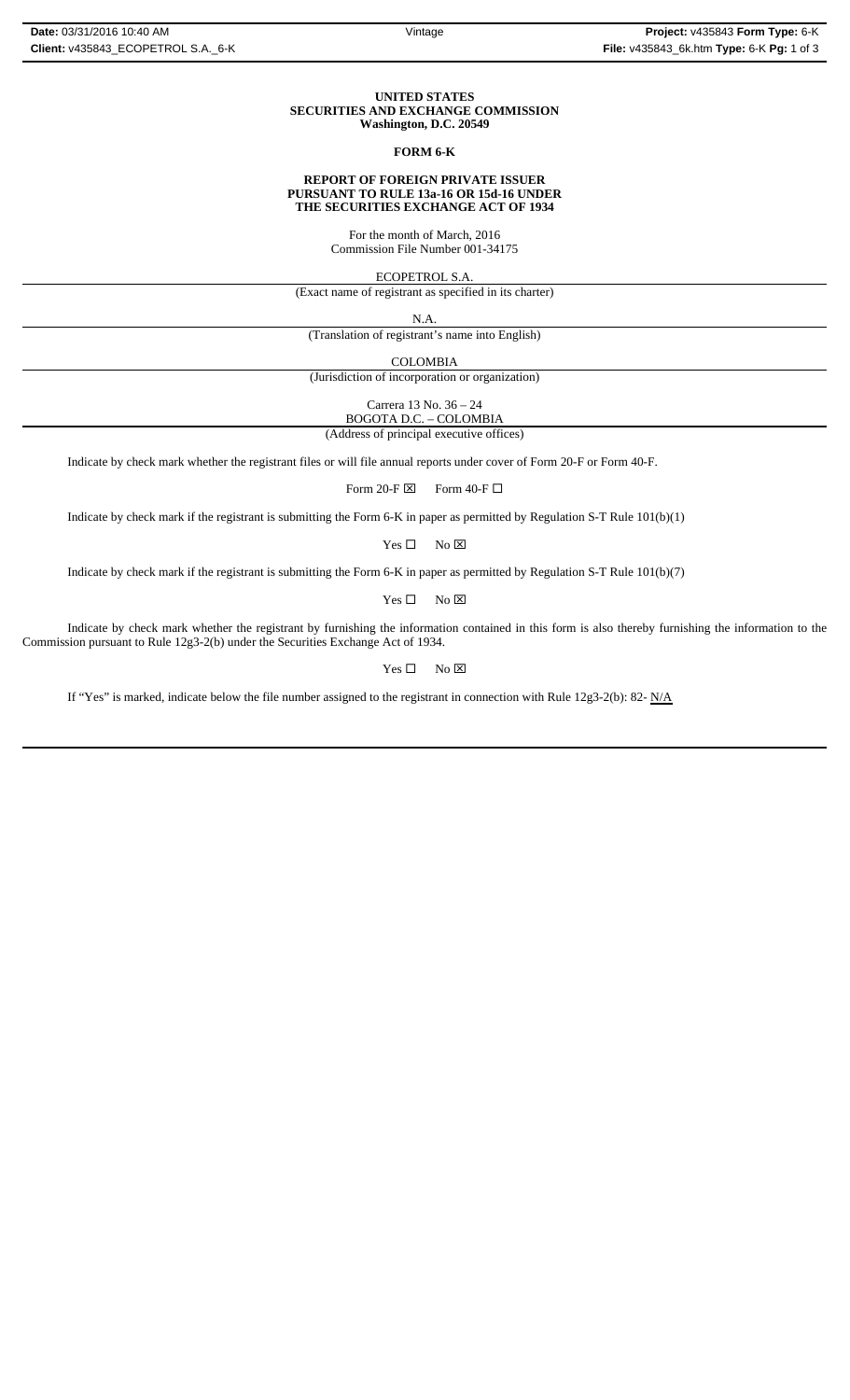-----------------------------------------

# **GENERAL SHAREHOLDERS' MEETING APPOINTS EXTERNAL AUDITOR FOR THE FISCAL YEAR 2016**

Ecopetrol S.A. (BVC: ECOPETROL; NYSE: EC) announces that the General Shareholders' Meeting, held on March 31, 2016, decided to appoint Ernst & Young as the External Auditor for the fiscal year 2016 for the company.

# **Bogota, March 31, 2016**

*Ecopetrol is the largest company in Colombia and is an integrated oil & gas company; it is among the top 50 oil companies in the world and among the four top ones in Latin America. Besides Colombia - where it generates over 60% of the national production - it has exploration and production activities in Brazil, Peru & the US (Gulf of Mexico). Ecopetrol owns the largest refinery in Colombia and most of the pipeline and multi-product pipeline network in the country, and is significantly increasing its participation in bio-fuels.*

*This release contains statements that may be considered forward looking statements within the meaning of Section 27A of the U.S. Securities Act of 1933 and Section 21E of the U.S. Securities Exchange Act of 1934. All forward-looking statements, whether made in this release or in future filings or press releases or* orally, address matters that involve risks and uncertainties, including in respect of the Company's prospects for growth and its ongoing access to capital to fund *the Company's business plan, among others. Consequently, changes in the following factors, among others, could cause actual results to differ materially from those included in the forward-looking statements: market prices of oil & gas, our exploration and production activities, market conditions, applicable regulations, the exchange rate, the Company's competitiveness and the performance of Colombia's economy and industry, to mention a few. We do not intend, and do not assume any obligation to update these forward-looking statements.*

**For further information, please contact:** 

**Head of Corporate Finance and Investor Relations** María Catalina Escobar Phone: (+571) 234 5190 E-mail: investors@ecopetrol.com.co

**Media Relations (Colombia)**  Jorge Mauricio Tellez Phone: + 571-234-4329 e-mail: mauricio.tellez@ecopetrol.com.co